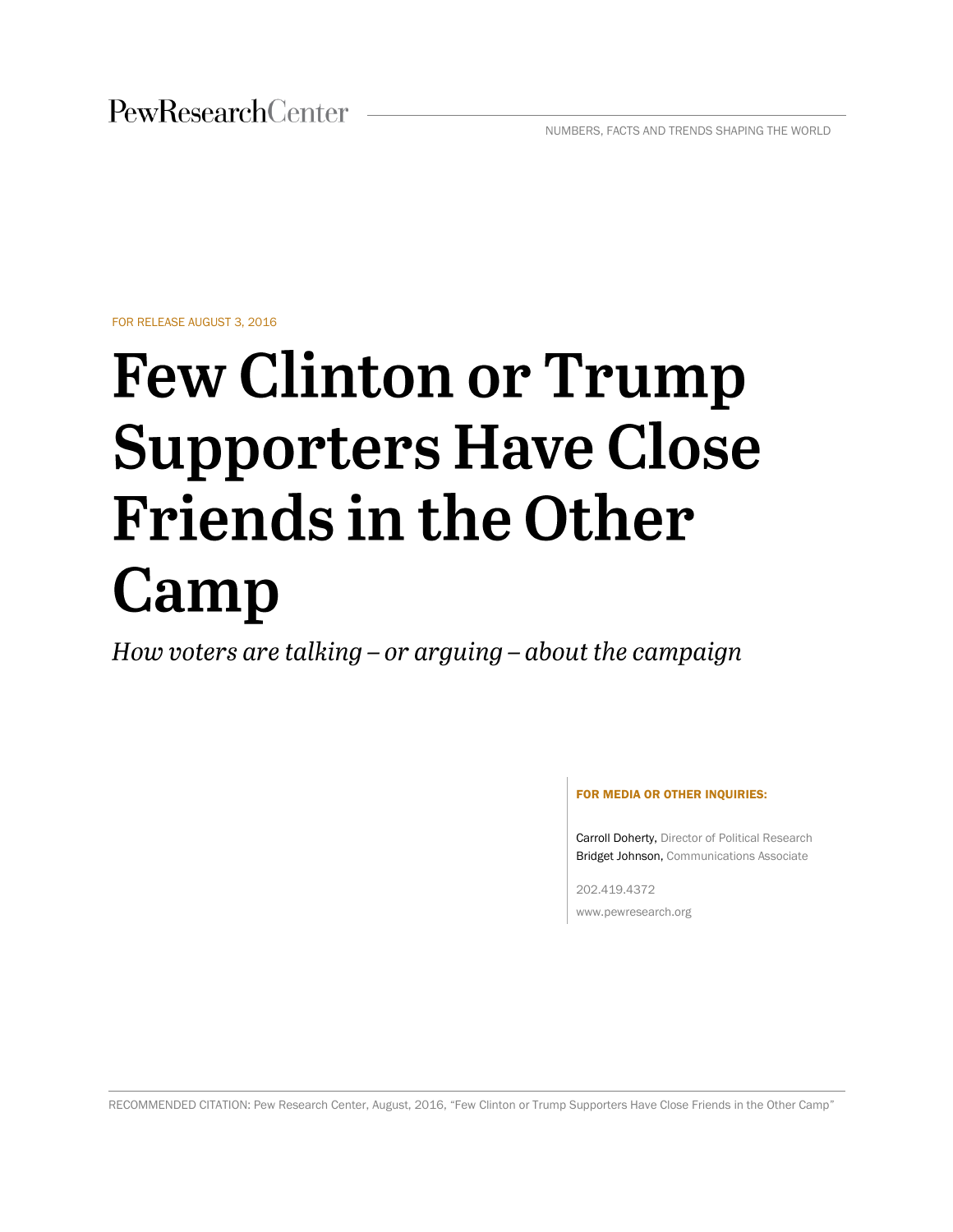# About Pew Research Center

Pew Research Center is a nonpartisan fact tank that informs the public about the issues, attitudes and trends shaping America and the world. It does not take policy positions. It conducts public opinion polling, demographic research, content analysis and other data-driven social science research. The Center studies U.S. politics and policy; journalism and media; internet, science and technology; religion and public life; Hispanic trends; global attitudes and trends; and U.S. social and demographic trends. All of the Center's reports are available at [www.pewresearch.org.](http://www.pewresearch.org/) Pew Research Center is a subsidiary of The Pew Charitable Trusts, its primary funder.

© Pew Research Center 2016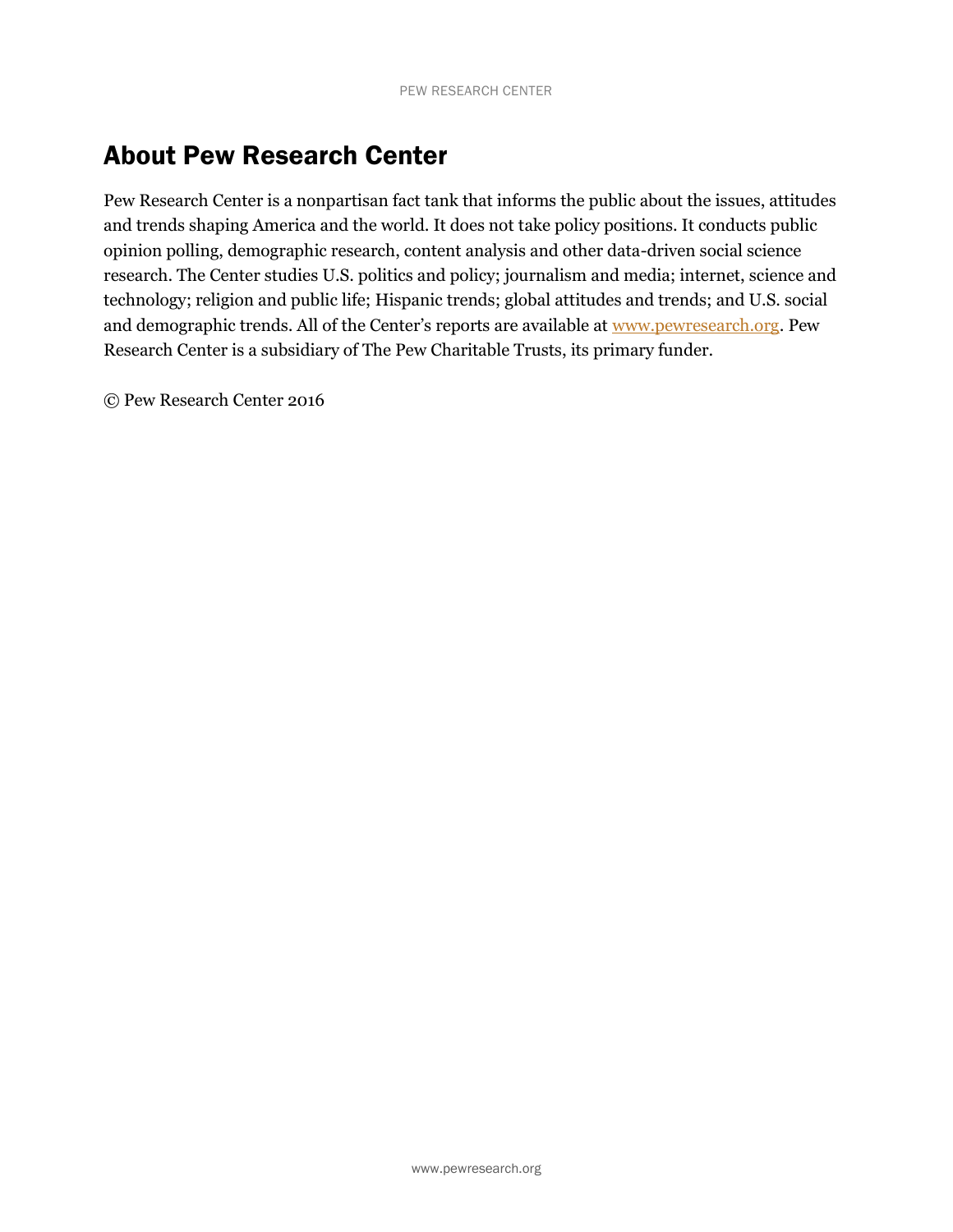# **Few Clinton or Trump Supporters Have Close Friends in the Other Camp**

How voters are talking  $-$  or arguing  $-$  about the campaign

In an increasingly contentious presidential campaign, just a quarter of voters who support Donald Trump in the general election say they have a lot or some close friends who are supporters of Hillary Clinton. Even fewer Clinton backers (18%) say they have at least some friends who support Trump.

Nearly half of Clinton supporters (47%), and 31% of Trump supporters, say they have *no* close friends who support the opposing candidate.

The survey conducted June 7-July 5 among 4,602 adults, including 3,834 registered voters, on Pew Research Center's nationally representative [American](http://www.pewresearch.org/methodology/u-s-survey-research/american-trends-panel/) Trends Panel finds that large majorities of both Trump and Clinton supporters have friends who back their preferred candidates.

More than four-in-ten Trump supporters (44%) say they have a lot of close friends who back Trump, while another 38% say they have some friends who support him. Similarly, most Clinton supporters say they have a lot (41%) or some close friends (40%) who also express support for Clinton.

### How many of your close friends support …

*% of registered voters saying \_\_\_\_* 



Don't know/No answer not shown. Source: Survey conducted June 7-July 5, 2016.

PEW RESEARCH CENTER

Clinton and Trump backers also are far more likely to talk about the election with those who favor "their" candidate than with those who back the opponent. In the survey, conducted before the party conventions, most voters (67%) say the election comes up in conversation at least somewhat often, but only 23% say it comes up *very* often.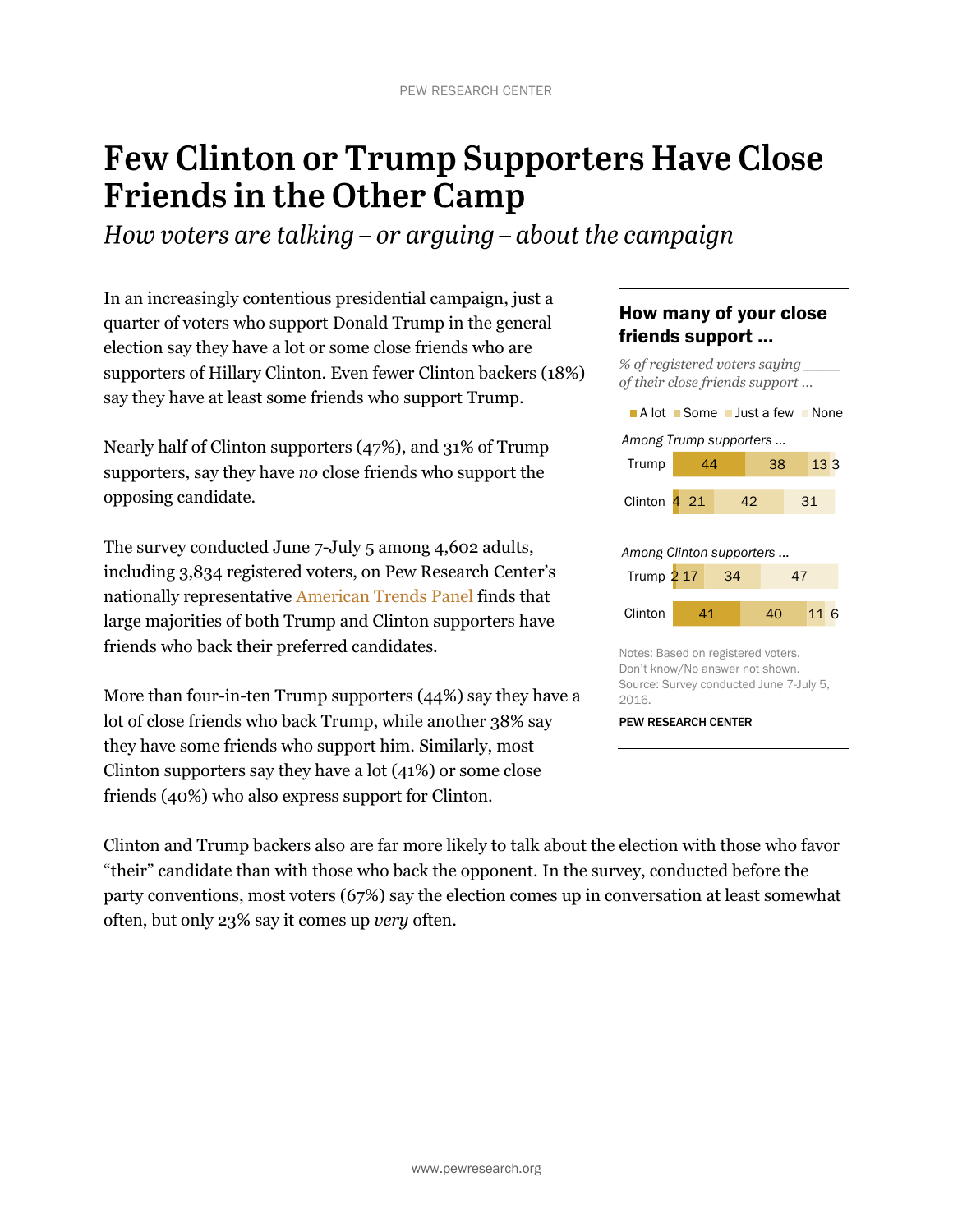About three-quarters of Trump supporters (76%) say they have recently had a conversation about

the election with a fellow Trump supporter, while only about half as many (37%) have discussed the election with someone who favors Clinton. Clinton supporters are similarly one-sided in their political discussions: 72% say recent conversations about the election have been with other Clinton supporters, while just 40% say they have been with Trump backers.

Among other findings from the new survey:

Few voters 'hide' their election preferences. Just 7% of

registered voters say they would "rather other people not know" who they are supporting for president. Most (58%) say they do not mind if people know who they support, but "don't go out of their way to say it." A third say they are "pretty outspoken with others" about their voting preferences. There are only slight differences between Clinton and Trump supporters in these views.

### Most talk about election with like-minded voters

*% of voters who have recently had a conversation about the election with someone who supports …*



Notes: Based on all registered voters. Source: Survey conducted June 7-July 5, 2016.

PEW RESEARCH CENTER

Some have had political arguments, but few 'major' ones. Nearly four-in-ten voters  $(37%)$  – including nearly identical shares of Clinton and Trump supporters – say they have had an argument about the election. But just 8% have had a "major" argument, while 30% have had a "minor" argument.

Election discussions focus more on personalities than issues. About six-in-ten voters (59%) say the discussions about the election have mostly been about the candidates' personalities and comments; fewer (32%) say they have focused on specific issues and policy positions. In this regard, voters are having conversations about the election that reflect what they say they are seeing from the campaign and news coverage of the election. [In June,](http://www.people-press.org/2016/07/07/1-campaign-engagement-and-interest/) 65% of voters said the presidential campaign "is not focused on important policy debates," and [in a separate survey,](http://www.pewresearch.org/fact-tank/2016/07/14/most-americans-already-feel-election-coverage-fatigue/) 55% of adults said there was too little news coverage of the candidates' stances on issues.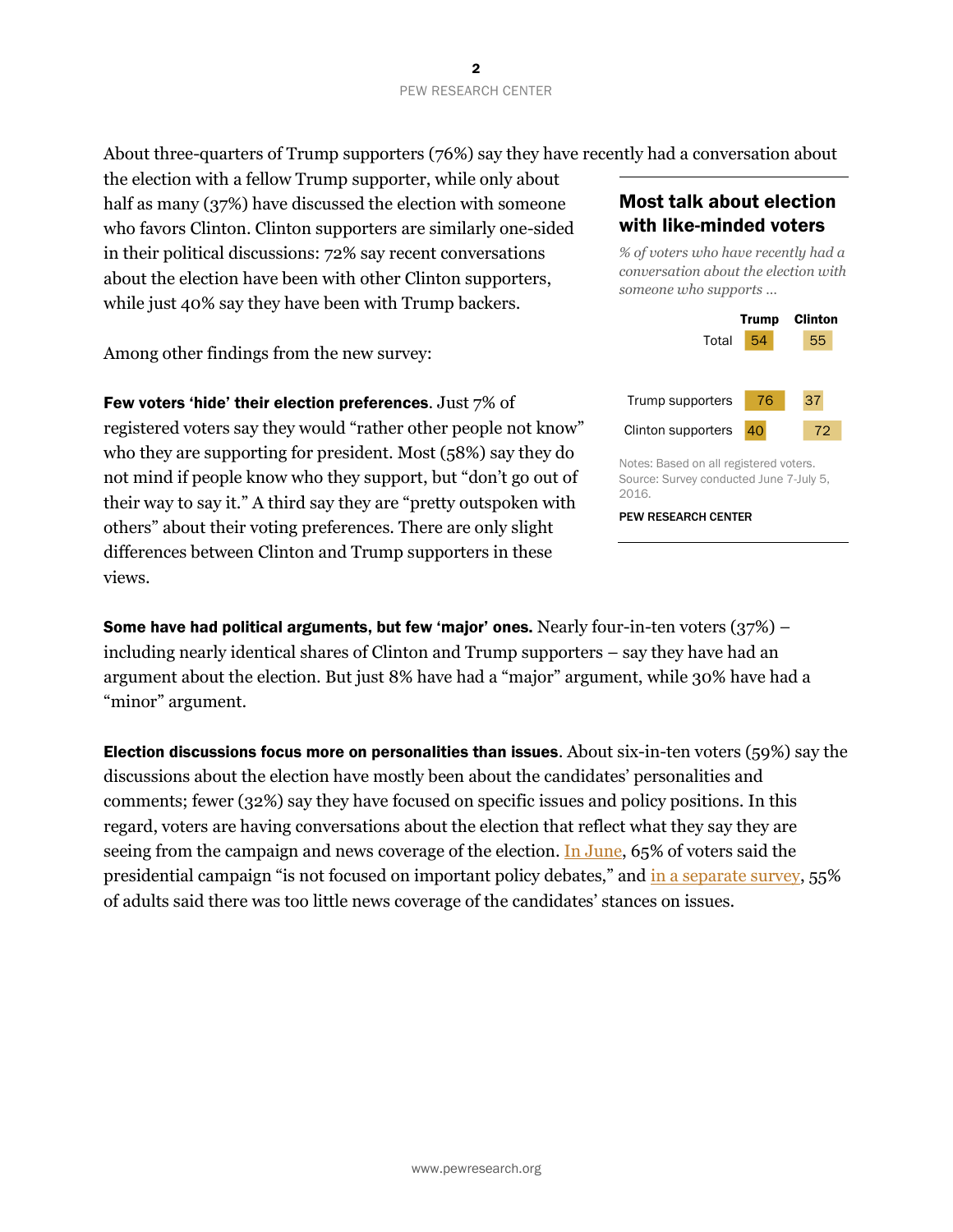# Candidate support and personal friendships

Nearly half of those who intend to vote for Clinton over Trump in November (47%) say they have no close friends who support Trump, while nearly a third of voters who prefer Trump (31%) say

*% of registered voters who say …*

they have no close friends who back Clinton.

# Among Clinton backers, blacks more likely than whites to say they have no close friends who support Trump

Among Clinton supporters, there are wide racial disparities: Fully 72% of Clinton's black supporters say they have no close friends who support Trump. Just 36% of whites who back Clinton say the same, similar to the share of whites supporting Trump who do not have close friends who back Clinton (33%).

More black than white Clinton supporters also say they have "a lot" of close friends who support their own candidate (59% vs. 33%).

Clinton supporters who are younger than 30 are more likely than older Clinton

|               |            | A lot of their close friends support<br>their candidate | <b>None</b> of their close friends<br>support the <b>other</b> candidate |                                                |  |
|---------------|------------|---------------------------------------------------------|--------------------------------------------------------------------------|------------------------------------------------|--|
|               | supporters | <b>Among Trump Among Clinton</b><br>supporters          | supporters                                                               | <b>Among Trump Among Clinton</b><br>supporters |  |
|               | %          | %                                                       | %                                                                        | %                                              |  |
| Total         | 44         | 41                                                      | 31                                                                       | 47                                             |  |
| 18-29         | 36         | 28                                                      | 34                                                                       | 58                                             |  |
| 30-49         | 39         | 40                                                      | 29                                                                       | 50                                             |  |
| 50-64         | 50         | 46                                                      | 35                                                                       | 43                                             |  |
| $65+$         | 46         | 48                                                      | 28                                                                       | 38                                             |  |
| White         | 44         | 33                                                      | 33                                                                       | 36                                             |  |
| <b>Black</b>  |            | 59                                                      |                                                                          | 72                                             |  |
| Hispanic      |            | 47                                                      |                                                                          | 53                                             |  |
| College grad+ | 30         | 44                                                      | 22                                                                       | 40                                             |  |
| Some college  | 42         | 31                                                      | 31                                                                       | 51                                             |  |
| HS or less    | 59         | 47                                                      | 40                                                                       | 52                                             |  |

Notes: Based on registered voters.

Whites and blacks include only those who are not Hispanic; Hispanics are of any race. Source: Survey conducted June 7-July 5, 2016.

PEW RESEARCH CENTER

backers (those 50 and older) to say they have no friends who back Trump (58% vs. 41%). But fewer younger Clinton supporters (28%) than older Clinton backers (47% of 50+) say they have a lot of friends who back Clinton.

Among supporters of both Clinton and Trump, less educated voters are more likely than those with more education to say they have no friends who back the opposing candidate.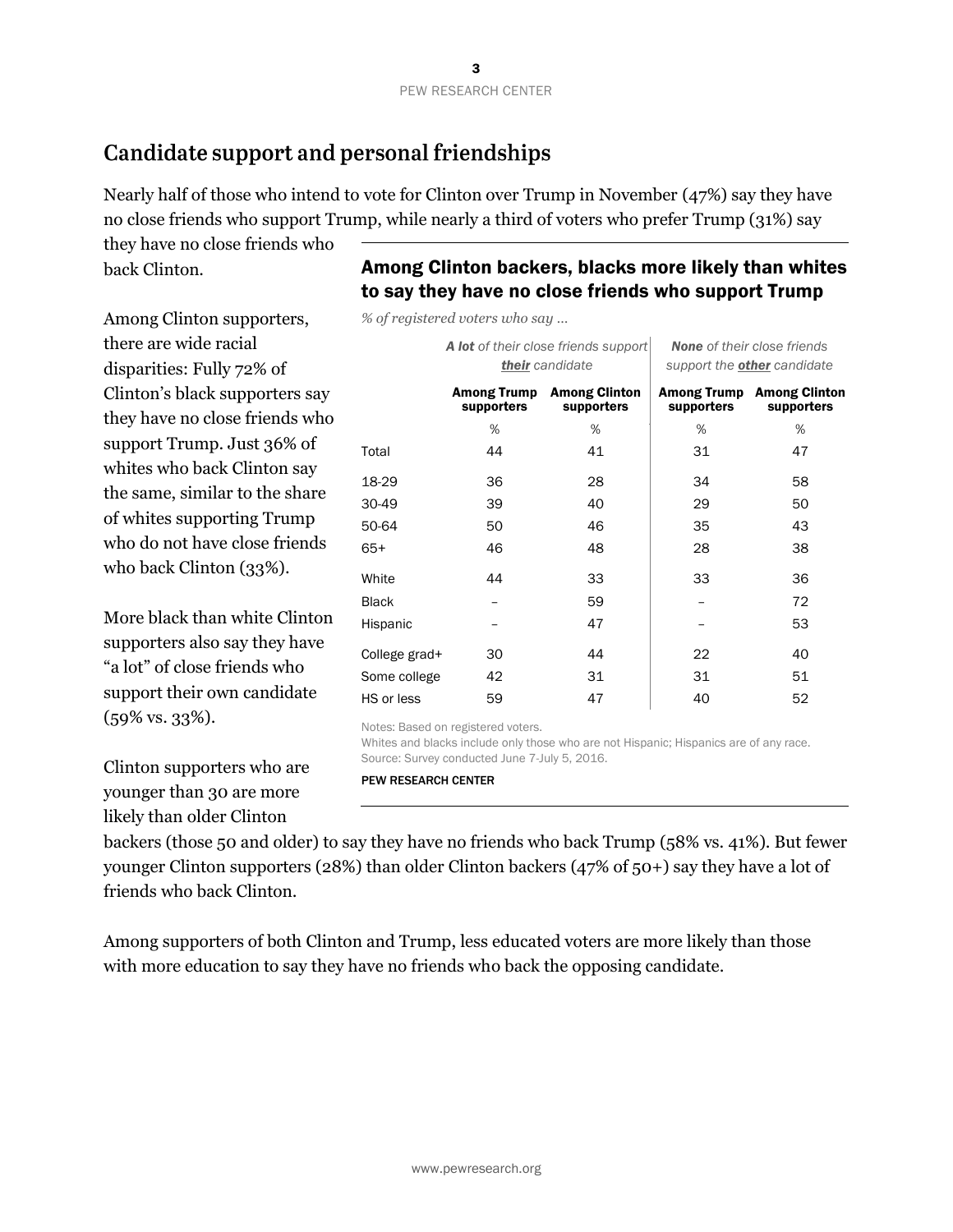# How open are voters with their candidate preferences?

A majority of voters (58%) who currently plan to support either Trump or Clinton say they don't

mind if people know who they support but that they don't go out of their way to say it. A third say that they are "pretty outspoken" with others about their support, while far fewer (7%) say that they would rather other people not know that they support one of these candidates.

There are no significant differences between Clinton and Trump voters on their willingness to share who they support. Majorities of both groups (60% of Clinton supporters and 57% of Trump supporters) don't mind if others know but don't go out of their way to say so.

Older voters who back each of the candidates are more likely to be outspoken than younger voters. About four-in-ten (39%) voters over 50 are outspoken about their preferences for the election compared with just 20% of those under 30.

## Those who are 'pretty outspoken' about their presidential choice are a minority

*% of registered voters saying they \_\_\_ who they support for president …*



Notes: Based on registered voters who support Trump or Clinton. (Does not include those who lean toward a candidate). Don't know/No answer not shown.

Source: Survey conducted June 7-July 5, 2016.

PEW RESEARCH CENTER

In addition, slightly more than four-in-ten (42%) voters with no college experience say they are outspoken, compared with just 26% of those who have completed college.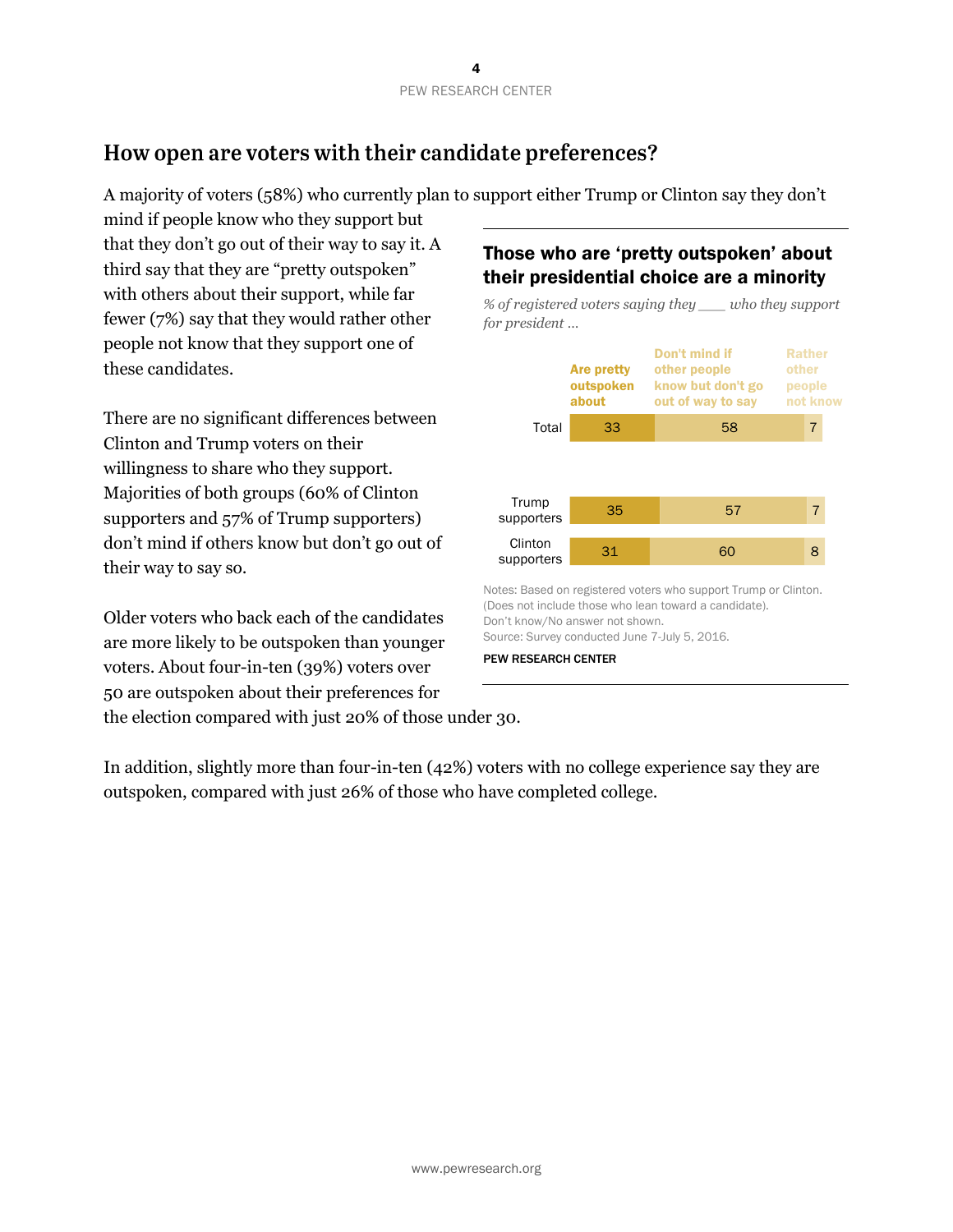Among Clinton and Trump supporters, only about a quarter (24%) who have at least some friends who back the other candidate are "pretty outspoken" about their voting preferences. That compares with 38% who say they have no close friends who support the other candidate.

### 'Outspoken' voters have more siloed friend groups

*% of registered voters who say they are 'pretty outspoken' about who they support for president …*



Voters who have a lot of friends who back their preferred candidate are far

PEW RESEARCH CENTER

more likely than others to be outspoken about who they are supporting: 45% say they are pretty outspoken, compared with just 24% of those with some friends who back their candidate and only 9% of those with few or no friends who back their candidate.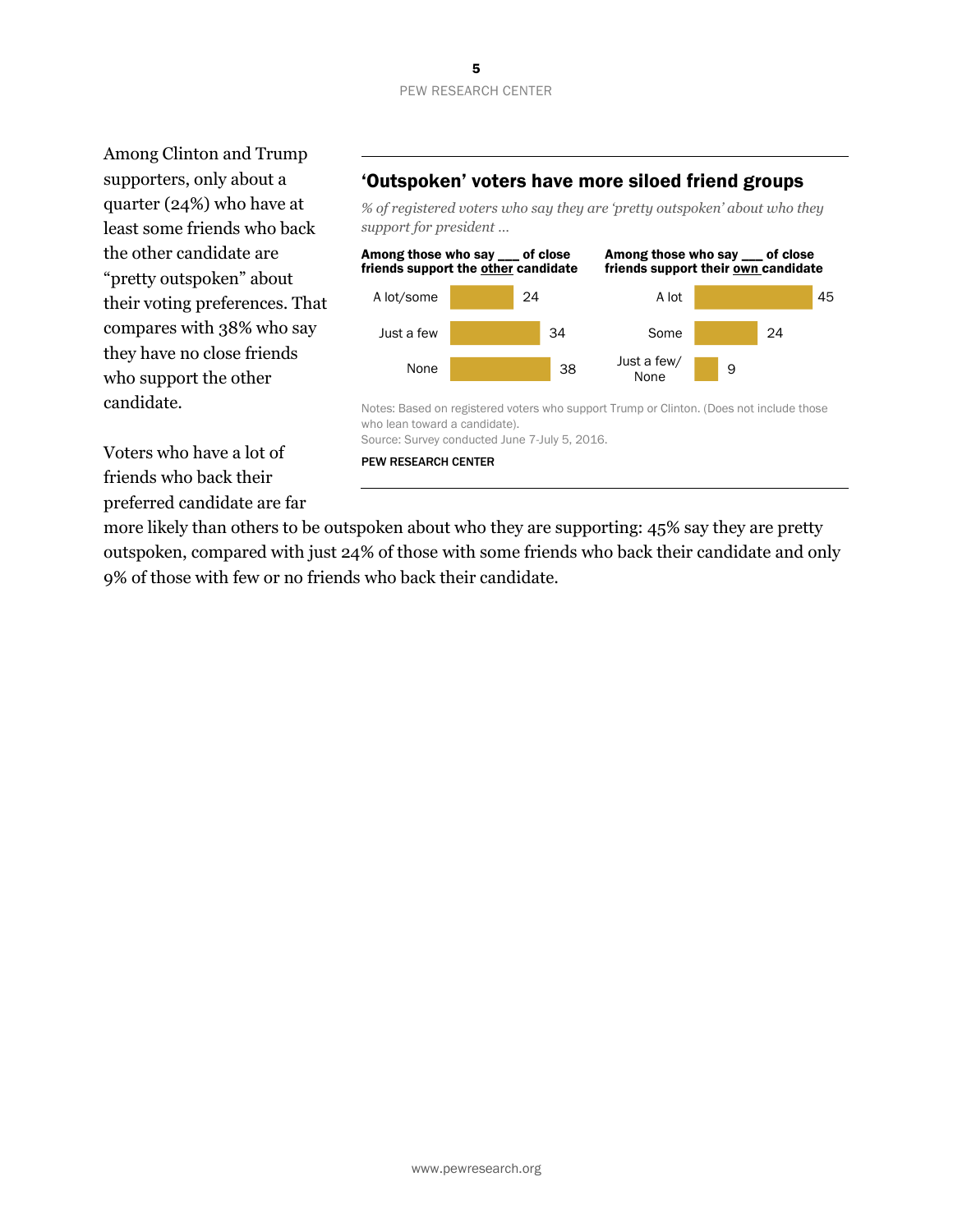# **Views of election conversations**

[At a time when most voters say the outcome of](http://www.people-press.org/2016/07/07/2016-campaign-strong-interest-widespread-dissatisfaction/)  [the election "really matters,"](http://www.people-press.org/2016/07/07/2016-campaign-strong-interest-widespread-dissatisfaction/) 37% say they have had an argument about the election; 62% say they have not. Major arguments are particularly rare: Just 8% of all voters say they have had a major argument.

Similar shares of Trump supporters (37%) and Clinton supporters (38%) say they've argued about the contest. Younger voters are the most likely to say they've had an election-related argument: 54% of those under 30 have. By comparison, just 30% of voters over 65 have quarreled over the election.

### Few say they have had a 'major' argument about the election

*Among registered voters, had an argument about the 2016 election… (%)*



#### PEW RESEARCH CENTER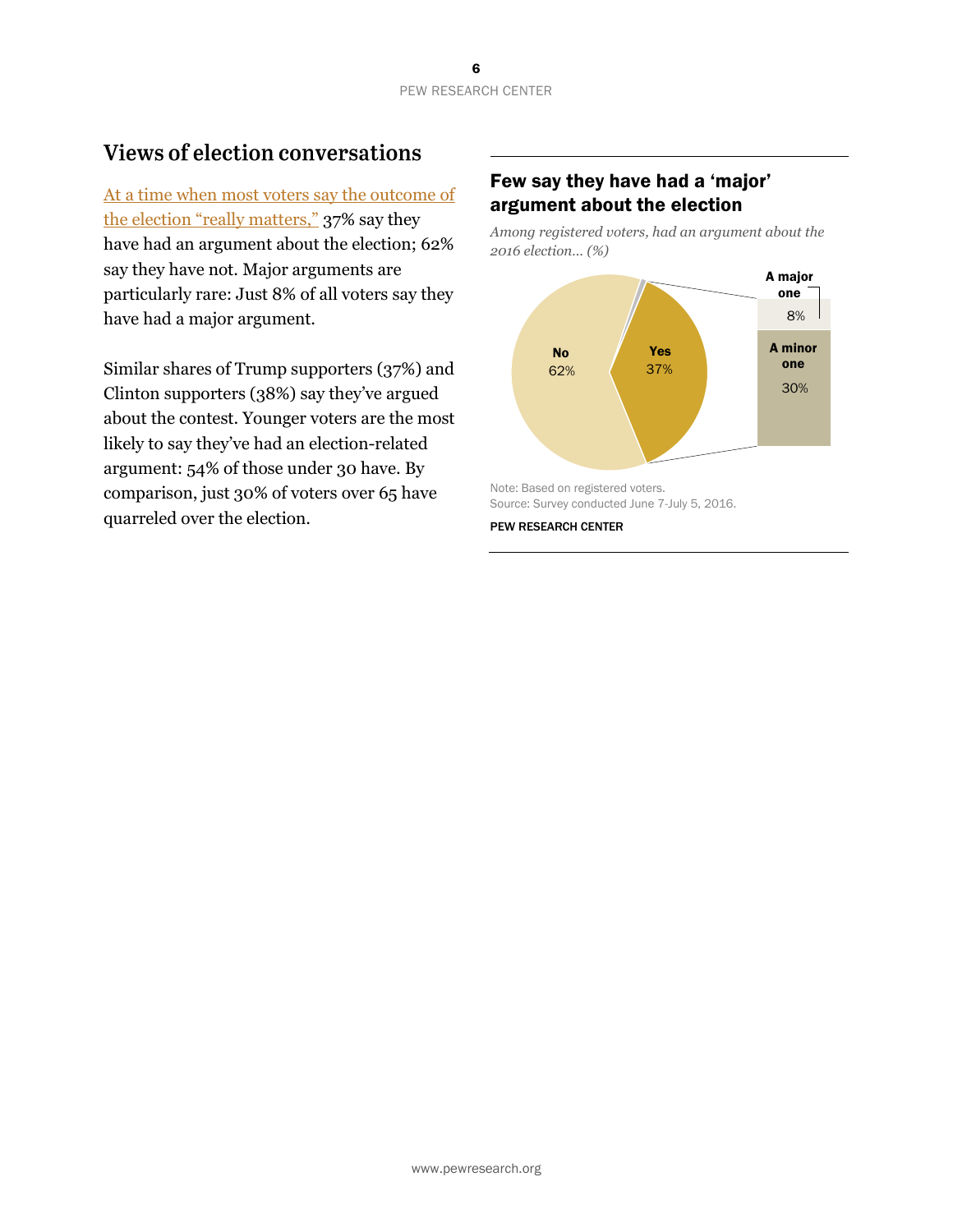By about two-to-one, voters say that their recent conversations about the election have been more about the candidates' personalities and comments (59%) than about specific issues or policy positions (32%).

Though both Trump and Clinton supporters are more likely to say their conversations have been focused on personalities and comments rather than issues and policies, Clinton supporters are particularly likely to say this (66% vs. 53% of Trump supporters).

### Voters say election talks have focused more on personalities than issues

*% of registered voters saying their recent conversations about the presidential election have been mostly about …*

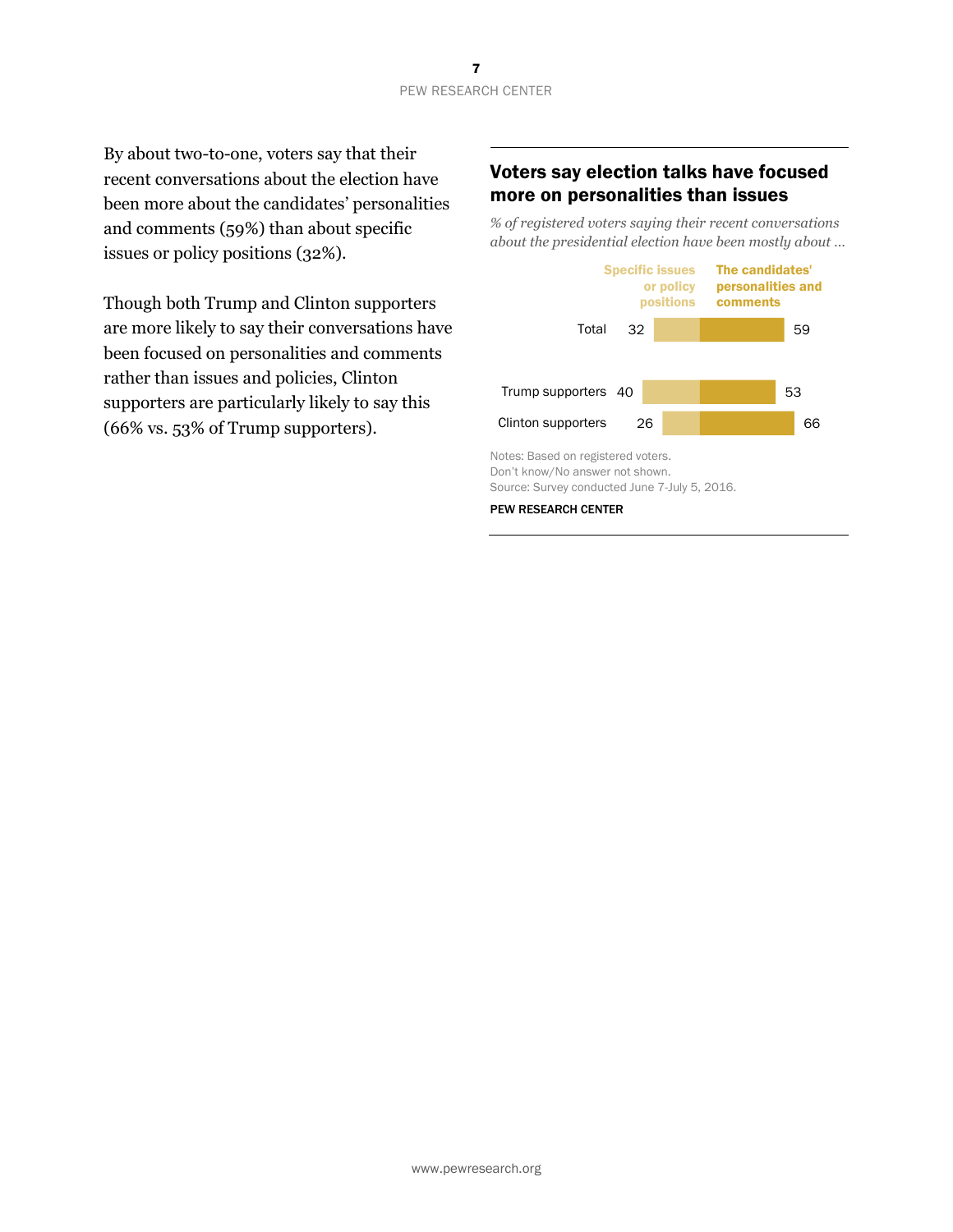# Acknowledgements

This report is a collaborative effort based on the input and analysis of the following individuals:

### Research team

Carroll Doherty, *Director, Political Research* Jocelyn Kiley, *Associate Director, Political Research* Alec Tyson, *Senior Researcher* Bradley Jones, *Research Associate* Baxter Oliphant, *Research Associate* Rob Suls, *Research Associate* Hannah Fingerhut, *Research Assistant* Shiva Maniam, *Research Assistant* Samantha Smith, *Research Assistant* Richa Chaturvedi, *Research Intern* Zac Krislov, *Research Intern*

### Communications and editorial

Bridget Johnson, *Communications Associate*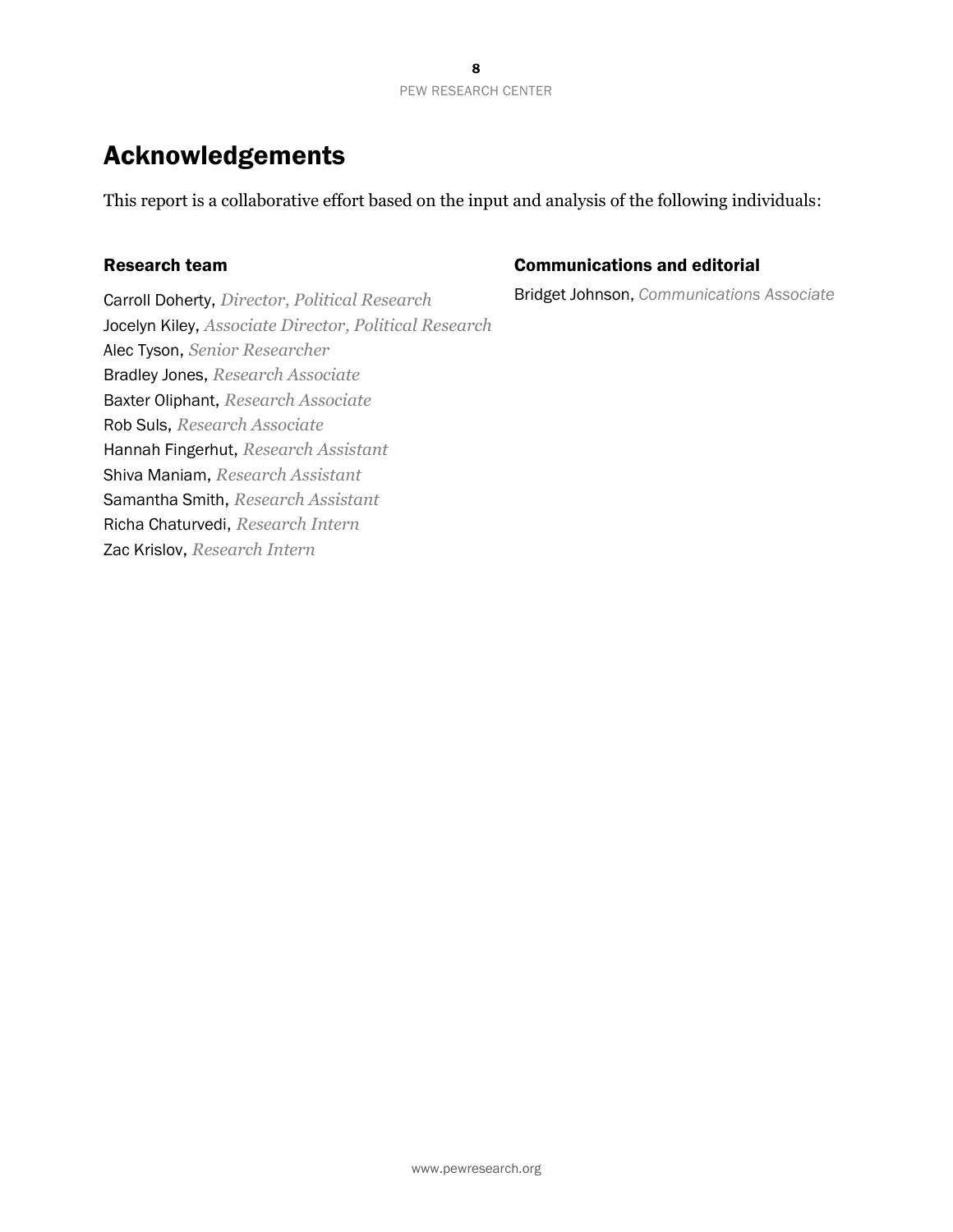# Methodology

### Survey conducted June 7-July 5, 2016

The American Trends Panel (ATP), created by the Pew Research Center, is a nationally representative panel of randomly selected U.S. adults living in households. Respondents who selfidentify as internet users and who provided an email address participate in the panel via monthly self-administered Web surveys, and those who do not use the internet or decline to provide an email address participate via the mail. The panel is being managed by Abt SRBI.

The analysis in this report is based on 4,602 respondents, including 3,834 registered voters, who participated in the June 7-July 5, 2016 wave of the panel (4,172 by Web and 430 by mail). The margin of sampling error for the full sample of 4,602 respondents is plus or minus 2.3 percentage points and the margin of sampling error among registered voters is plus or minus 2.5 percentage points.

Members of the American Trends Panel were recruited from two large, national landline and cellphone random-digit-dial (RDD) surveys conducted in English and Spanish. At the end of each survey, respondents were invited to join the panel. The first group of panelists was recruited from the 2014 Political Polarization and Typology Survey, conducted January 23rd to March 16th, 2014. Of the 10,013 adults interviewed, 9,809 were invited to take part in the panel and a total of 5,338 agreed to participate<sup>1</sup>. The second group of panelists was recruited from the 2015 Survey on Government, conducted August 27th to October 4th, 2015. Of the 6,004 adults interviewed, all were invited to join the panel, and 2,976 agreed to participate.<sup>2</sup>

Participating panelists provided either a mailing address or an email address to which a welcome packet, a monetary incentive and future survey invitations could be sent. Panelists also receive a small monetary incentive after participating in each wave of the survey.

The Web component of the June 7-July 5, 2016 wave had a response rate of 82% (4,172 responses among 5,071 Web-based individuals in the panel); the mail component had a response rate of 75% (430 responses among 574 non-Web individuals in the panel). Taking account of the combined, weighted response rate for the recruitment surveys (10.0%) and attrition from panel members who

 $\mathbf{1}$ 

<sup>1</sup> When data collection for the 2014 Political Polarization and Typology Survey began, non-internet users were subsampled at a rate of 25%, but a decision was made shortly thereafter to invite all non-internet users to join. In total, 83% of noninternet users were invited to join the panel.

<sup>2</sup> Respondents to the 2014 Political Polarization and Typology Survey who indicated that they are internet users but refused to provide an email address were initially permitted to participate in the American Trends Panel by mail, but were no longer permitted to join the panel after February 6, 2014. Internet users from the 2015 Survey on Government who refused to provide an email address were not permitted to join the panel.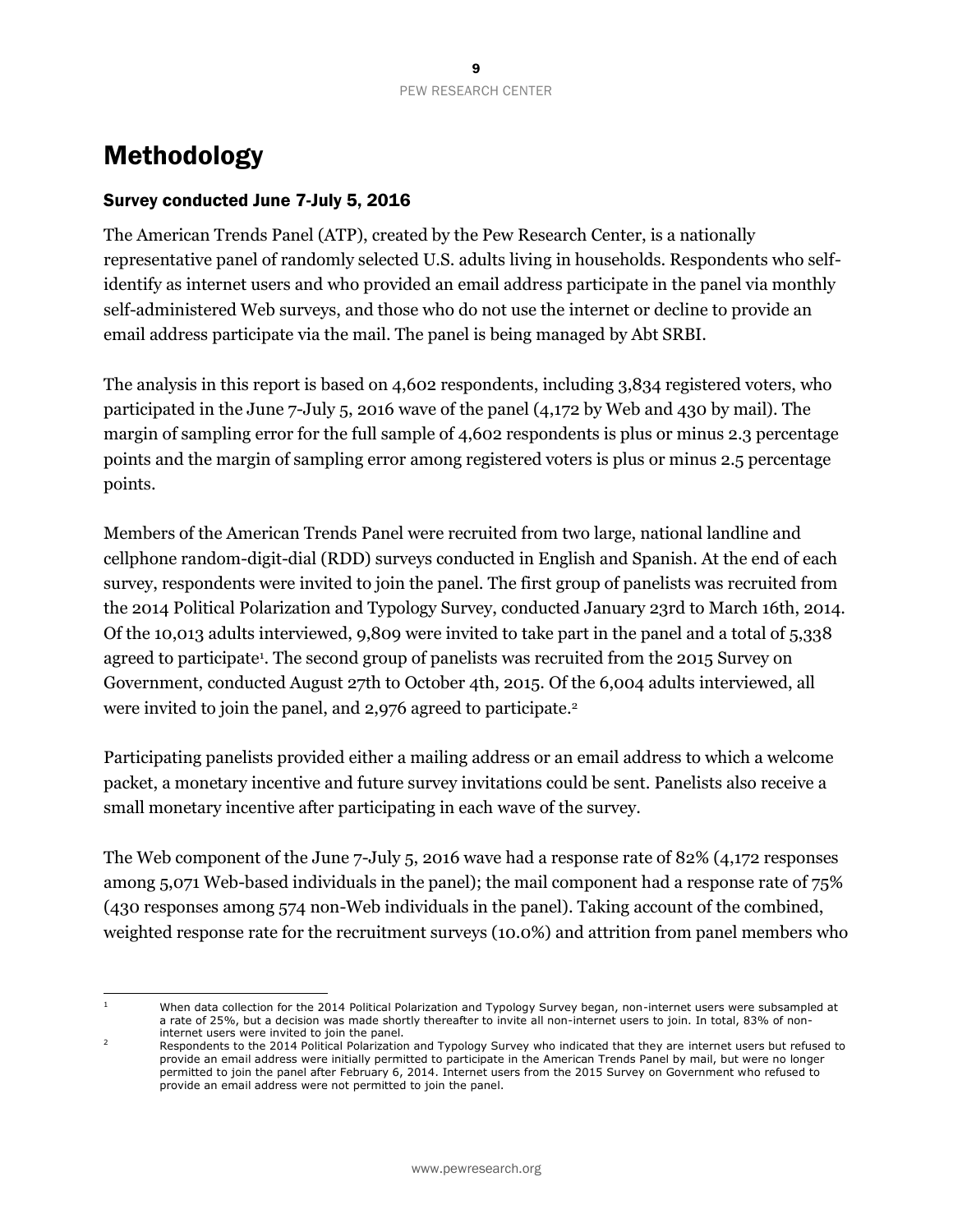were removed at their request or for inactivity, the cumulative response rate for the June 7-July 5, 2016 ATP wave is 2.9%<sup>3</sup> .

The ATP data were weighted in a multi-step process that begins with a base weight incorporating the respondents' original survey selection probability and the fact that in 2014 some panelists were subsampled for invitation to the panel. Next, an adjustment was made for the fact that the propensity to join the panel and remain an active panelist varied across different groups in the sample. The final step in the weighting uses an iterative technique that matches gender, age, education, race, Hispanic origin and region to parameters from the U.S. Census Bureau's 2014 American Community Survey. Population density is weighted to match the 2010 U.S. Decennial Census. Telephone service is weighted to estimates of telephone coverage for 2016 that were projected from the July-December 2015 National Health Interview Survey. Volunteerism is weighted to match the 2013 Current Population Survey Volunteer Supplement. It also adjusts for party affiliation using an average of the three most recent Pew Research Center general public telephone surveys. Internet access is adjusted using a measure from the 2015 Survey on Government. Frequency of internet use is weighted to an estimate of daily internet use projected to 2016 from the 2013 Current Population Survey Computer and Internet Use Supplement. Sampling errors and statistical tests of significance take into account the effect of weighting. Interviews are conducted in both English and Spanish, but the Hispanic sample in the American Trends Panel is predominantly native born and English speaking.

 $\overline{\mathbf{3}}$ 

Approximately once per year, panelists who have not participated in multiple consecutive waves are removed from the panel. These cases are counted in the denominator of cumulative response rates.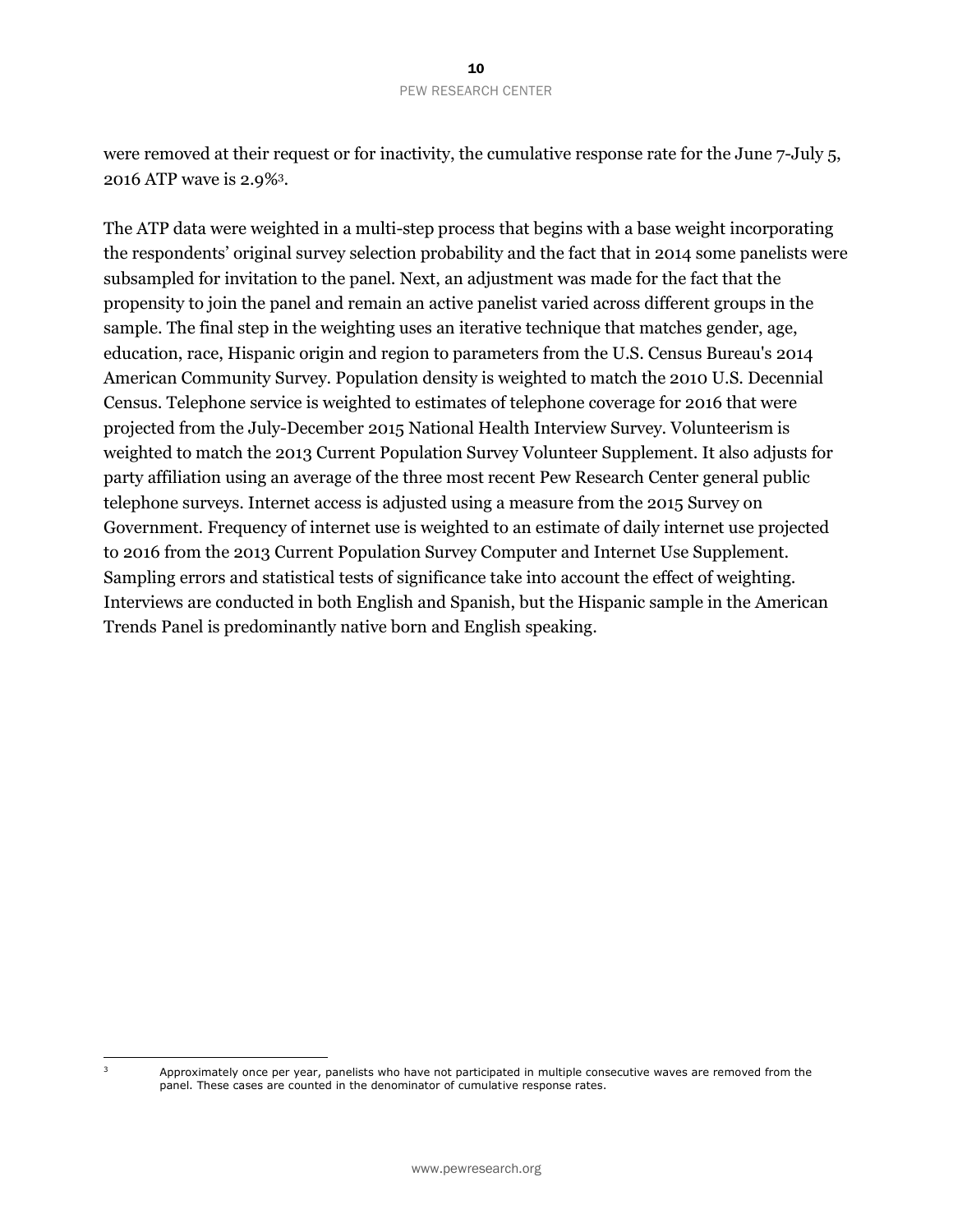*Survey conducted June 7-July 5, 2016* Group Weighted proportion Unweighted sample size Plus or minus ... Total sample 100% 100% 4,602 2.3 percentage points Registered voters **3,834** 2.5 percentage points 3,834 *Among registered voters* Weighted proportion of registered voters Donald Trump supporters  $45\%$  45%  $1,705$  3.7 percentage points

Hillary Clinton supporters 51% 2,040 3.4 percentage points

The following table shows the unweighted sample sizes and the error attributable to sampling that would be expected at the 95% level of confidence for different groups in the survey:

Sample sizes and sampling errors for other subgroups are available upon request.

In addition to sampling error, one should bear in mind that question wording and practical difficulties in conducting surveys can introduce error or bias into the findings of opinion polls.

Pew Research Center undertakes all polling activity, including calls to mobile telephone numbers, in compliance with the Telephone Consumer Protection Act and other applicable laws.

Pew Research Center is a nonprofit, tax-exempt 501(c)(3) organization and a subsidiary of The Pew Charitable Trusts, its primary funder.

© Pew Research Center, 2016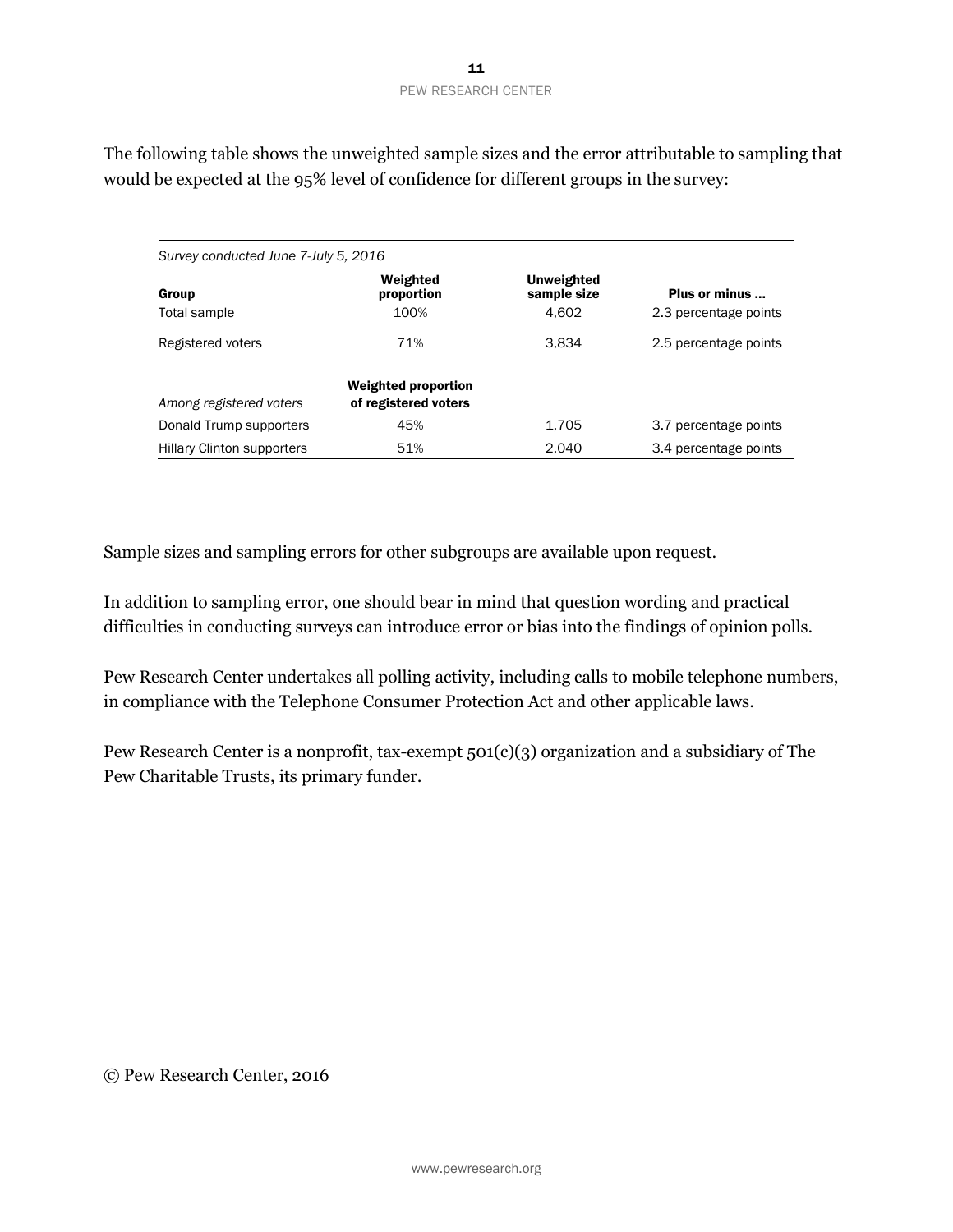#### **2016 PEW RESEARCH CENTER'S AMERICAN TRENDS PANEL WAVE 18 June FINAL TOPLINE June 7 – July 5, 2016 TOTAL N= 4,602 WEB RESPONDENTS N=4,172 MAIL RESPONDENTS N=430<sup>1</sup>**

#### **ADDITIONAL QUESTIONS HELD FOR FUTURE RELEASE**

#### **ADDITIONAL QUESTIONS PREVIOUSLY RELEASED**

**ASK ALL:**

VOTEGEN If the 2016 presidential election were being held today, would you vote for ...

### **[RANDOMIZE OPTIONS 1 AND 2 WITH OPTION 3 ALWAYS LAST] ASK IF NEITHER/OTHER CANDIDATE OR SKIPPED VOTEGEN (VOTEGEN=3 OR MISSING) [N=782]:**

[IF NEITHER/OTHER IN VOTEGEN DISPLAY:] And even though you don't plan to support Donald Trump or Hillary Clinton, if you had to choose, would you say you … **[IF SKIPPED VOTEGEN DISPLAY:]** If you had to choose, would you say you …

**[RANDOMIZE OPTIONS IN SAME ORDER AS VOTEGEN]**

#### **BASED ON REGISTERED VOTERS [N=3,834]**

|                    | <b>NET</b><br>Trump | Trump | Lean<br>Trump | <b>NET</b><br><b>Clinton</b> | Clinton | Lean<br>Clinton | Neither in<br><b>VOTEGEN3</b> | No<br>answer | Neither in<br><b>VOTEGEN</b> |
|--------------------|---------------------|-------|---------------|------------------------------|---------|-----------------|-------------------------------|--------------|------------------------------|
| June 7-<br>July 5, | 45                  | 36    | q             | 51                           | 40      | 11              |                               |              |                              |
| 2016               |                     |       |               |                              |         |                 |                               |              |                              |

 $\mathbf 1$ 

Question wording in this topline is that from the web version of the survey. Question wording and format was adapted for the paper questionnaire delivered by mail; this questionnaire is available on request. All questions asked in both modes unless noted.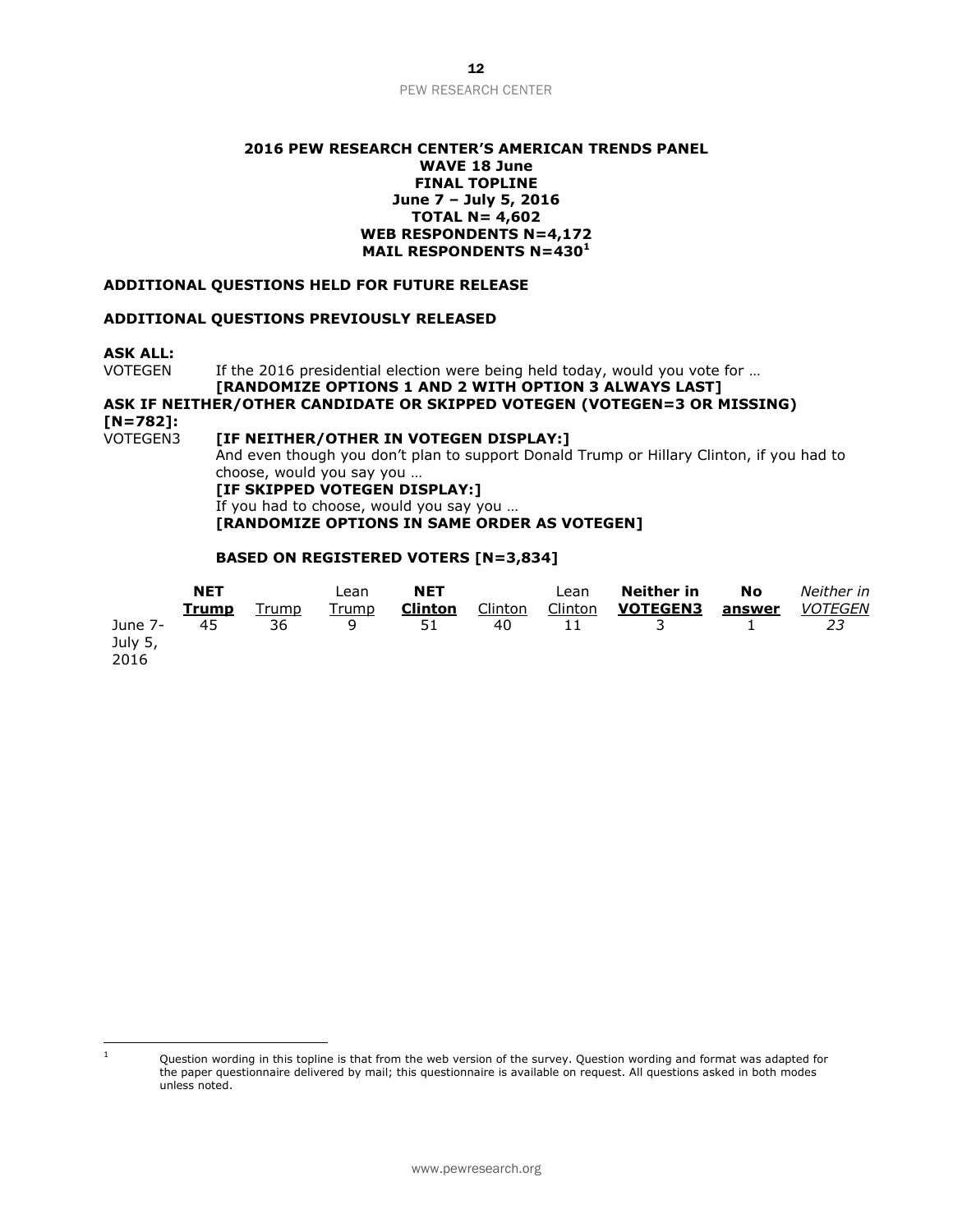#### **ASK IF SELECTED CANDIDATE (VOTEGEN=1,2):**

SHAREPREF Thinking about your preference in the 2016 presidential election, which best describes you? **[REVERSE SCALE FOR RANDOM ½ OF RESPONDENTS]**

#### **BASED ON REGISTERED VOTERS**

June 7-July 5

2016

#### **Among Trump supporters (VOTEGEN=1) 2 [N=1,354]**

- 7 I'd rather other people not know that I support Trump
	- I don't mind if other people know I support Trump but I don't go out of
- 57 my way to say it
- 35 I'm pretty outspoken with others about my support for Trump
- 1 No answer

#### **Among Clinton supporters (VOTEGEN=2)<sup>3</sup> [N=1,698]**

- 8 I'd rather other people not know that I support Clinton 60 I don't mind if other people know I support Clinton but I don't go out of my way to say it 31 I'm pretty outspoken with others about my support for Clinton
	- 1 No answer

# **ASK ALL:**

How often does the 2016 presidential election come up in the conversations you have, either in person, over the phone or online?

- June 7-July 5
	- 2016
		- 21 Very often
		- 40 Somewhat often
		- 29 Not too often
		- 9 Not at all
		- 1 No answer

#### **ASK IF CONVERSE ABOUT ELECTION (CONVOP=1-3):**

CONSUPRT And have you recently had a conversation about the 2016 presidential election, either in person, over the phone or online, with someone who … **[RANDOMIZE ITEMS]**

#### **BASED ON TOTAL:**

|    |                         |     |    |        |            | Νo        |
|----|-------------------------|-----|----|--------|------------|-----------|
|    |                         |     |    |        | Election   | answer to |
|    |                         |     |    | No     | comes up   | election  |
|    |                         | Yes | No | answer | not at all | comes up  |
| a. | Supports Donald Trump   |     |    |        |            |           |
|    | June 7-July 5, 2016     | 51  | 35 |        | q          |           |
| b. | Supports Hilary Clinton |     |    |        |            |           |
|    | June 7-July 5, 2016     | 53  | 35 |        | a          |           |

 $\overline{z}$  $\frac{2}{3}$  Does not include those who lean toward Donald Trump (VOTEGEN3=1).

Does not include those who lean toward Hillary Clinton (VOTEGEN3=2).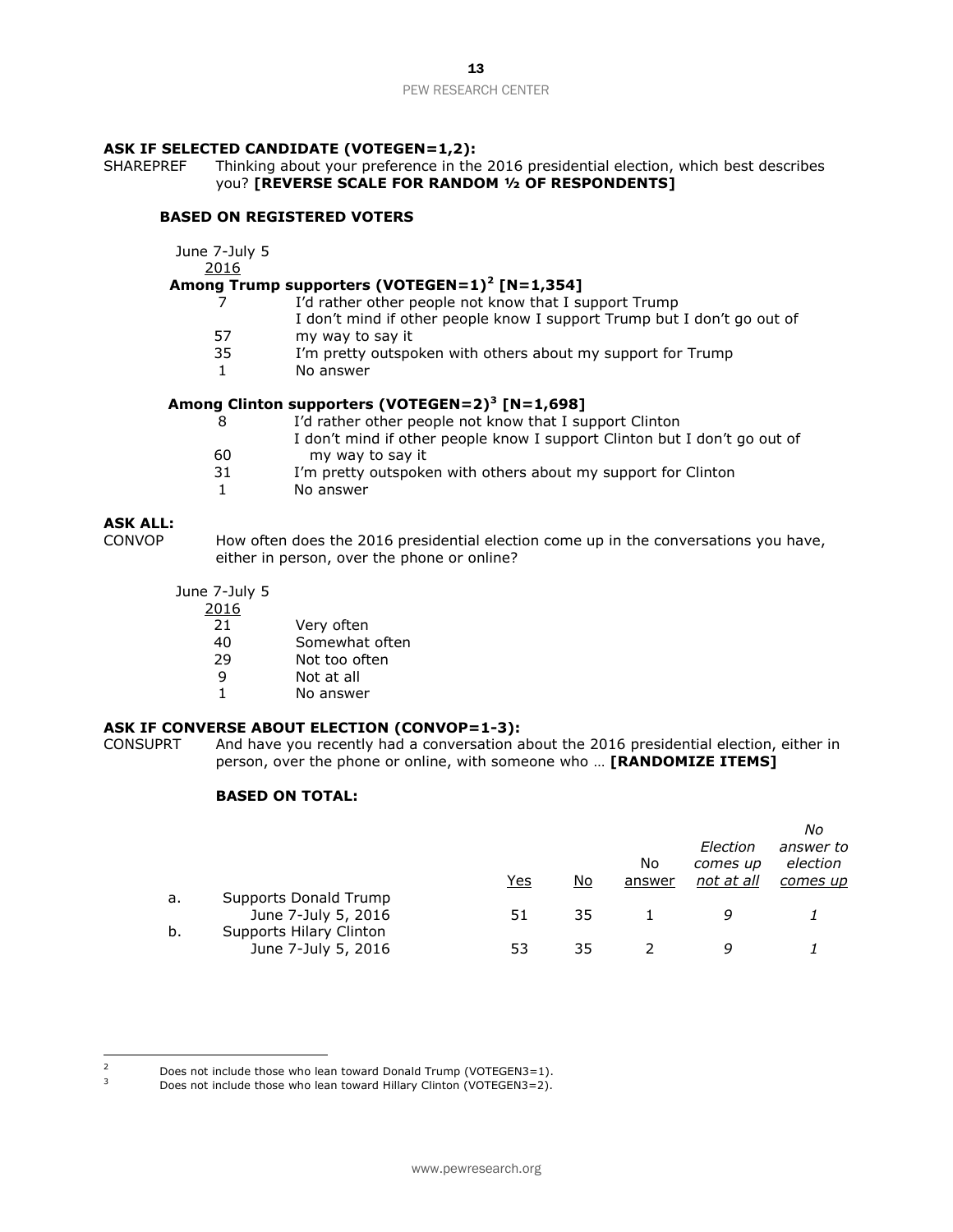# **ASK IF CONVERSE ABOUT ELECTION (CONVOP=1-3):**<br>CAMPISSUE Overall, would you say your recent conversal

CAMPISSUE Overall, would you say your recent conversations about the 2016 presidential election have been … **[RANDOMIZE]**

| Mostly about the candidates' personalities and comments |
|---------------------------------------------------------|
|                                                         |
|                                                         |
|                                                         |
|                                                         |
|                                                         |

#### **ASK ALL:**

FRIENDP Thinking about your close friends, how many would you say … **[RANDOMIZE ITEMS]**

|    |                                               | A lot | Some | Just a few | None | No answer |
|----|-----------------------------------------------|-------|------|------------|------|-----------|
| а. | Support Donald Trump<br>June 7-July 5, 2016   | 19    | 25   | 25         | 30   |           |
| b. | Support Hilary Clinton<br>June 7-July 5, 2016 | 22    | -31  | 26         | 1 Q  |           |